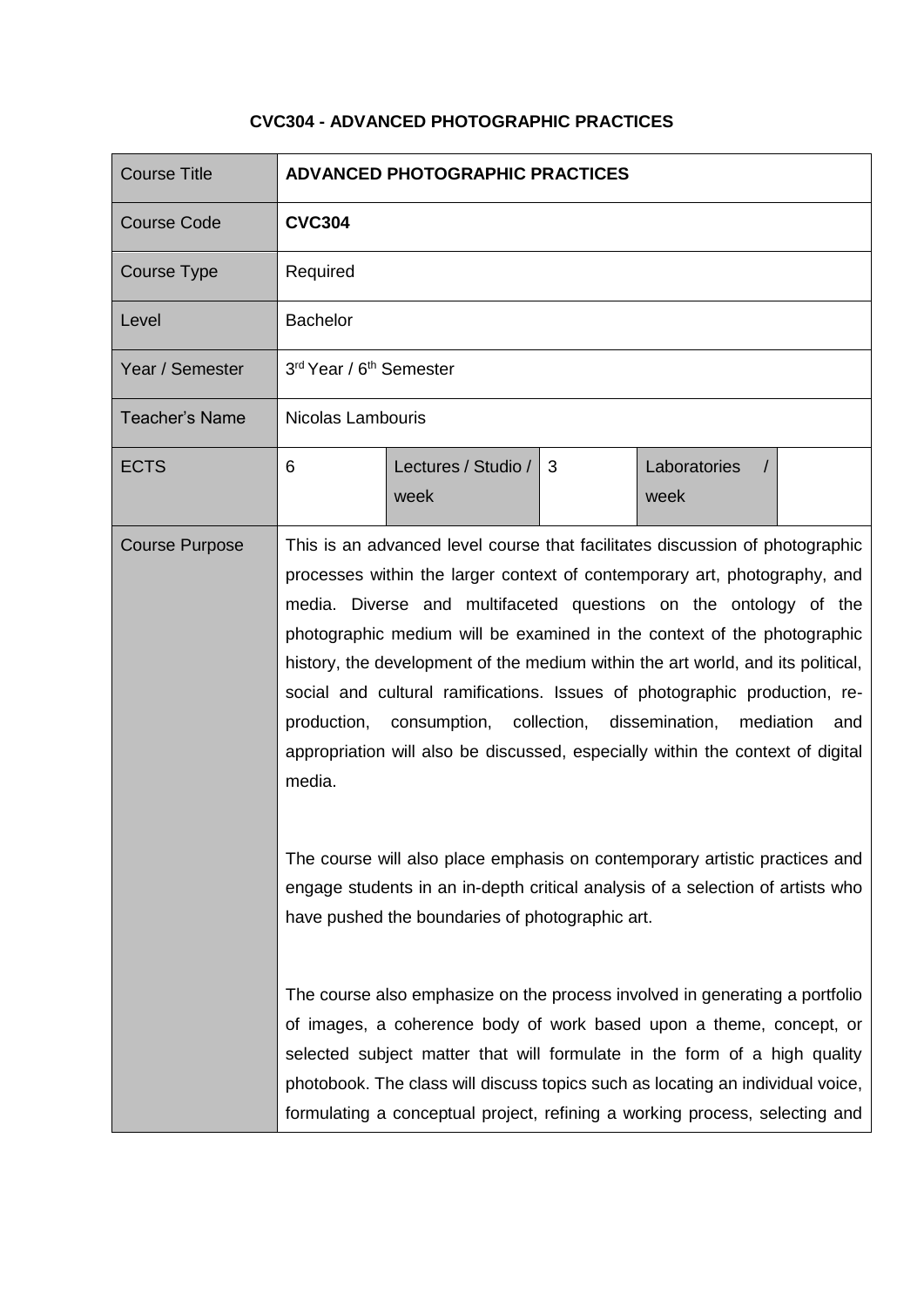|                          | editing photographs for a book format, considering methods for<br>presentation/production of photographic books and printing techniques.                                                                                                                                                                                                                                                                                                                                                                                                                                                                                                                                                                                                                                                                                                                                                                                                                                                                                                                                                                                                                                                                                                                               |  |
|--------------------------|------------------------------------------------------------------------------------------------------------------------------------------------------------------------------------------------------------------------------------------------------------------------------------------------------------------------------------------------------------------------------------------------------------------------------------------------------------------------------------------------------------------------------------------------------------------------------------------------------------------------------------------------------------------------------------------------------------------------------------------------------------------------------------------------------------------------------------------------------------------------------------------------------------------------------------------------------------------------------------------------------------------------------------------------------------------------------------------------------------------------------------------------------------------------------------------------------------------------------------------------------------------------|--|
| <b>Learning Outcomes</b> | Upon completion of the course students should be able to:<br>Practice photographic art as an on-going process that involves an<br>٠<br>informed artistic exploration and critical stance<br>Identify the power of photographic image while appreciate the infinite<br>variety of perception, interpretation and execution photography<br>medium offers.<br>Demonstrate creative and systematic investigation of formal and<br>conceptual issues.<br>Develop independent artistic processes and contribute inventively and<br>critically to culture through the making of art photography.<br>Demonstrate an array of skills to produce a creative and original body<br>$\bullet$<br>of work/photobook within the areas of Fine and Applied Arts<br>Apply advance knowledge of key concepts, movements and styles<br>and recognize significant photographers and their work.<br>Engage and develop visual diaries with gathered information,<br>observations, personal visual experimentation, sketches with ideas<br>and thoughts in order to expand on ideas and develop personal<br>expression and individuality.<br>Apply photographic experimentation in order to develop personal<br>expression and to translate sophisticated concepts into photographic<br>work |  |
|                          | Employ research methodology and explore research in order to gain<br>information, inspiration and find answers in communication problems.                                                                                                                                                                                                                                                                                                                                                                                                                                                                                                                                                                                                                                                                                                                                                                                                                                                                                                                                                                                                                                                                                                                              |  |
| Prerequisites            | <b>CVC104</b><br>Corequisites<br>None                                                                                                                                                                                                                                                                                                                                                                                                                                                                                                                                                                                                                                                                                                                                                                                                                                                                                                                                                                                                                                                                                                                                                                                                                                  |  |
| <b>Course Content</b>    | 1. Contemporary Photography: Artistic Practices<br>The course explores a wide range of visual materials that relate photographic<br>practices to diverse artistic languages, such as: still photographs,<br>photographic archives, photo books, feature films, avant-garde films,<br>documentaries and artists' films and videos. Visual presentations, selected                                                                                                                                                                                                                                                                                                                                                                                                                                                                                                                                                                                                                                                                                                                                                                                                                                                                                                       |  |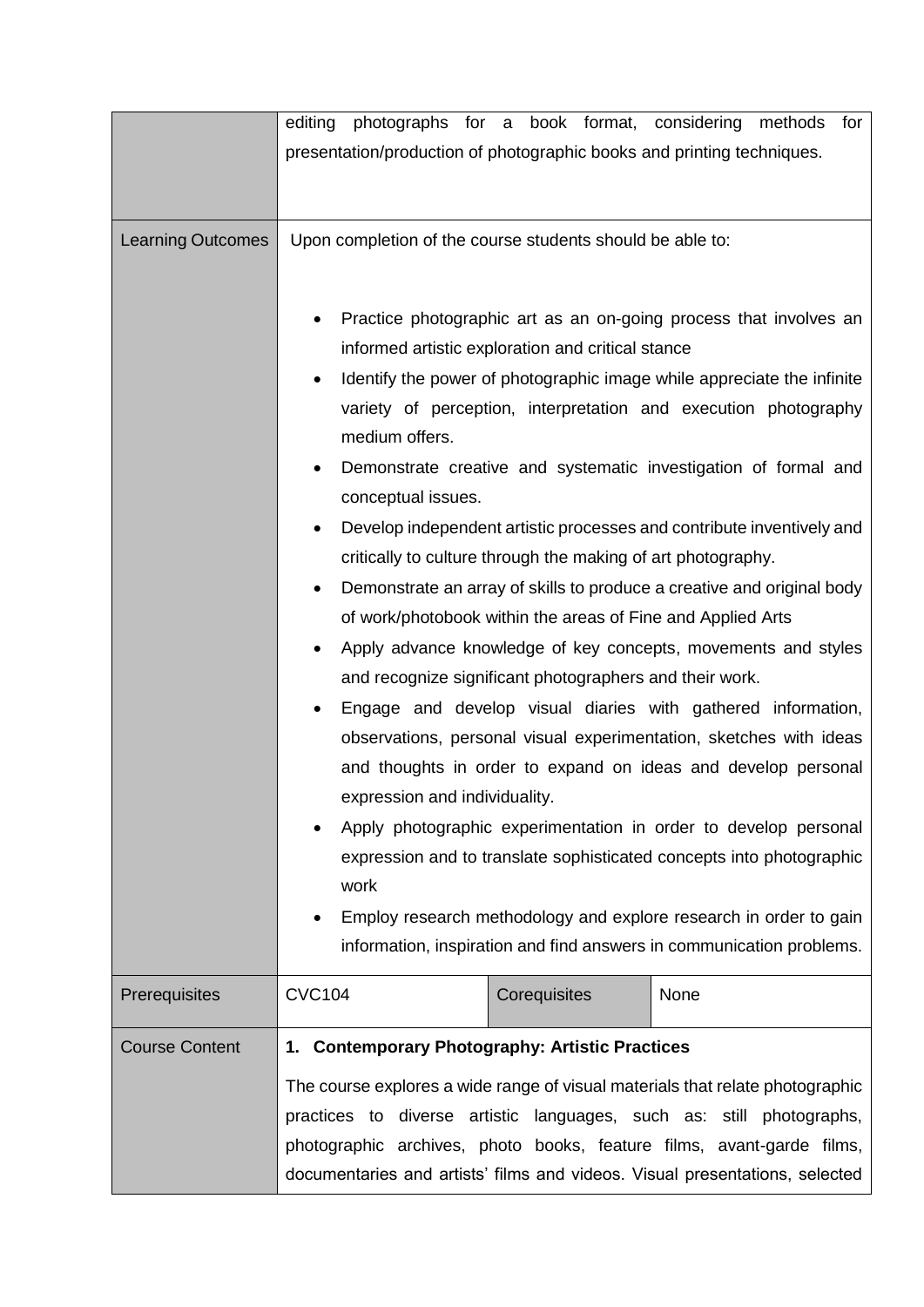artists' work, thematic exhibitions, artists books, will be presented in class as basis for critical and theoretical analysis of contemporary photographic practices. Class readings will introduce a range of critical approaches to issues and questions on contemporary photography.

## **2. Photography and Media**

News images, digital photographic collections, vernacular and amateur photography, Instagram photographs, archival photographs, surveillance images, the list can go on, constitute a complex volume of what we call "contemporary economy of images". The course will examine the theoretical issues on questions of producing, distributing, consuming, and living with this vast array of photographic images. Artistic, social, cultural, political and economic parameters affect, utilize and shape the way we view, read and reproduce images, making photography a powerful agent.

## **3. The Photobook**

The course places emphasis on the Photobook as an artistic medium of choice for photographers, artists and curators. The photobook will be examined as an artistic publishing platform for photography and photographic projects. Types of photobooks, artists' books and major publishing houses will also be discussed. Students will study seminal photobooks that shifted the medium of photography from the gallery wall to the narrative of the book page. Issues of democratization, production, editing and reproduction of photobooks will be examined and discussed.

selected artists' work will be the backdrop for group discussions and analysis

**Teaching** Methodology The theoretical and technical course content is delivered through: Photographic workshops: studio-based workshops and lectures on editing work, designing and producing a photobook. Visual Presentations & Theory Lectures: visual lecture presentations on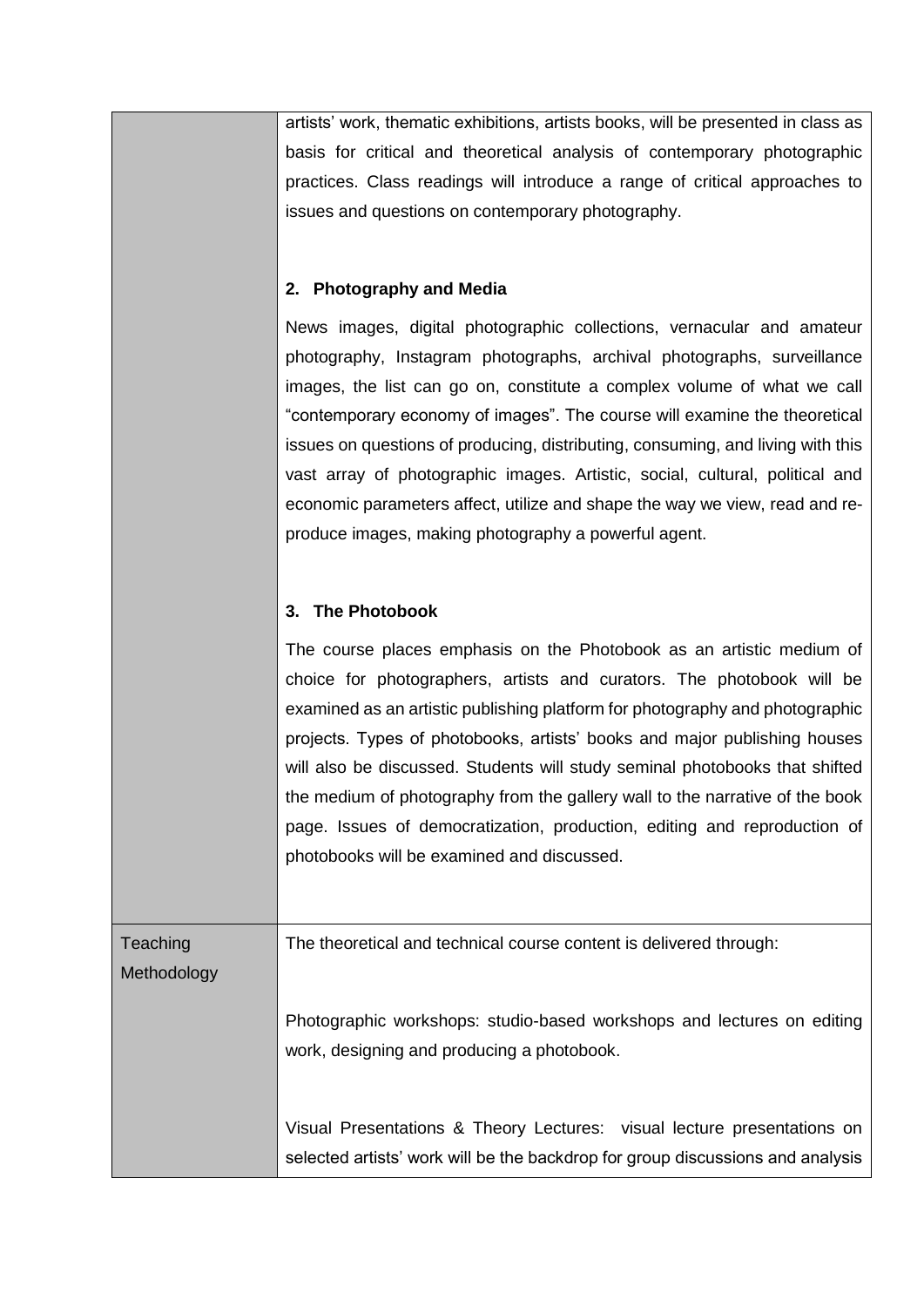|                     | of current themes and questions on the ontology of photography. Theoretical            |  |  |
|---------------------|----------------------------------------------------------------------------------------|--|--|
|                     | readings will instigate academic discussions on subjects around photographic           |  |  |
|                     | images and photographic practices.                                                     |  |  |
|                     |                                                                                        |  |  |
|                     |                                                                                        |  |  |
|                     | Project Briefing and Project Critiques: extended project briefing, using visual        |  |  |
|                     | examples of work, descriptions and discussions on the subject matter assist            |  |  |
|                     | students in comprehending the context, content and technical requirements              |  |  |
|                     | of the assignment. Students' work will be evaluated in class group critiques           |  |  |
|                     | where feedback will be given whilst also allowing for group discussion.                |  |  |
|                     |                                                                                        |  |  |
|                     |                                                                                        |  |  |
|                     | Tutorials: Individual and/or group tutoring and guidance, supplementary of the         |  |  |
|                     | scheduled classes and studio-hours.                                                    |  |  |
|                     |                                                                                        |  |  |
|                     | E-learning Presentations: Students have access to electronically based                 |  |  |
|                     | learning and teaching where lectures are made available to them online as              |  |  |
|                     | well as additional references to documentaries, videos and links on                    |  |  |
|                     | specialized themes and issues on contemporary photography.                             |  |  |
|                     |                                                                                        |  |  |
| <b>Bibliography</b> | Reference Bibliography:                                                                |  |  |
| (References)        | 1. Baker, S., Moran, F., (Eds.). Performing for the Camera. Tate, 2016.                |  |  |
|                     | ISBN: 9781849764001                                                                    |  |  |
|                     | Barthes, R., Howard, R. (trans.). Camera Lucida: Reflections on                        |  |  |
|                     | Photography. Hill and Wang, 2010. ISBN: 978-0374532338                                 |  |  |
|                     | 3. Bate, D. Art Photography. Tate Publishing, 2016. ISBN: 9781849762243                |  |  |
|                     | Campany, D. Art and Photography. Phaidon Press (revised updated<br>4.                  |  |  |
|                     | edition), 2012. ISBN: 9780714863924                                                    |  |  |
|                     | 5. Cotton, C. The Photograph as Contemporary Art (world of Art). Thames                |  |  |
|                     | & Hudson, 2014. ISBN: 9780500204184                                                    |  |  |
|                     | Emerling, J. Photography: History and Theory. Routledge, 2012. ISBN:<br>6.             |  |  |
|                     |                                                                                        |  |  |
|                     | 9780415778558                                                                          |  |  |
|                     | Foster-Rice, G., Rohrbach, J. (Eds.). Reframing the New Topographics.<br>7.            |  |  |
|                     |                                                                                        |  |  |
|                     | The Center for the American Places at Columbia College Chicago. ISBN:<br>9781935195405 |  |  |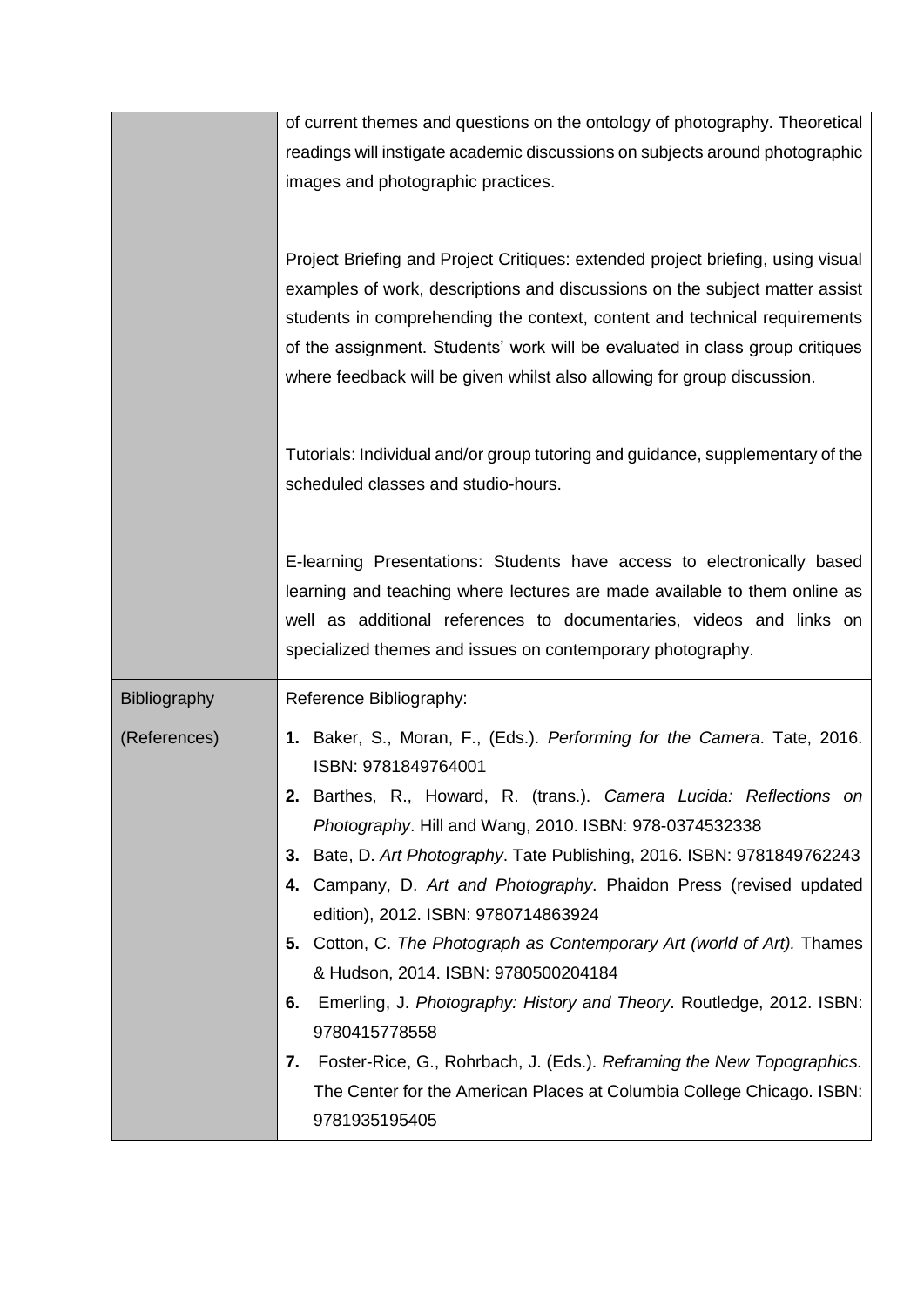|            | Hirsch, R. Seizing the Light: A Social & Aesthetic History of Photography<br>8.     |  |  |
|------------|-------------------------------------------------------------------------------------|--|--|
|            | $(3rd Edition)$ . Routledge, 2017. ISBN: 9781138944251                              |  |  |
|            | 9. Howarth, S., McLaren, S. (Eds.). Family Photography Now. Thames and              |  |  |
|            | Hudson, 2016. ISBN: 9780500544532                                                   |  |  |
|            | 10. Jeffrey, I. The Photography Book: 2 <sup>nd</sup> Edition. Phaidon Press, 2014. |  |  |
|            | ISBN: 9780714867380                                                                 |  |  |
|            | 11. Parr, M., Badger, G. The Photobook: A History, Vol. I. Phaidon Press,           |  |  |
|            | 2004. ISBN: 9780714842851                                                           |  |  |
|            | 12. Parr, M., Badger, G. The Photobook: A History, Vol. II. Phaidon Press,          |  |  |
|            | 2006. ISBN: 9780714844336                                                           |  |  |
|            | 13. Parr, M., Badger. G. The Photobook: A History Volume III. Phaidon Press,        |  |  |
|            | 2014. ISBN: 9780714866772                                                           |  |  |
|            | 14. Sontag, S. On Photography. Picador, 2001. ISBN: 9780312420093                   |  |  |
|            | 15. Wells, L. Photography: A Critical Introduction. Routledge, 2015. ISBN:          |  |  |
|            | 9780415854290                                                                       |  |  |
|            | 16. Wells, L. The Photography Cultures Reader: Representation, Agency and           |  |  |
|            | Identity. Routledge, 2019. ISBN: 9780415749206                                      |  |  |
| Assessment | Overall, the course is evaluated as follows:                                        |  |  |
|            |                                                                                     |  |  |
|            | <b>Final Assessment 34%</b>                                                         |  |  |
|            | Design Intelligence 40%,                                                            |  |  |
|            | Research and Methodology 20%,                                                       |  |  |
|            | Experimentation and Analysis 20%,                                                   |  |  |
|            | Time management and Presentation 20%                                                |  |  |
|            |                                                                                     |  |  |
|            | <b>Course work 66%</b>                                                              |  |  |
|            | Interim Critique 33%                                                                |  |  |
|            | Final Critique 33%                                                                  |  |  |
|            |                                                                                     |  |  |
|            | Specific requirements for given projects and the assessment criteria are            |  |  |
|            | written down on project briefs that are handed out to students.                     |  |  |
|            | Assessments are both formative and summative. Students' work is                     |  |  |
|            |                                                                                     |  |  |
|            | continuously assessed throughout the semester, monitoring their creative and        |  |  |
|            | artistic progress. The work is assessed in four main presentations: Project         |  |  |